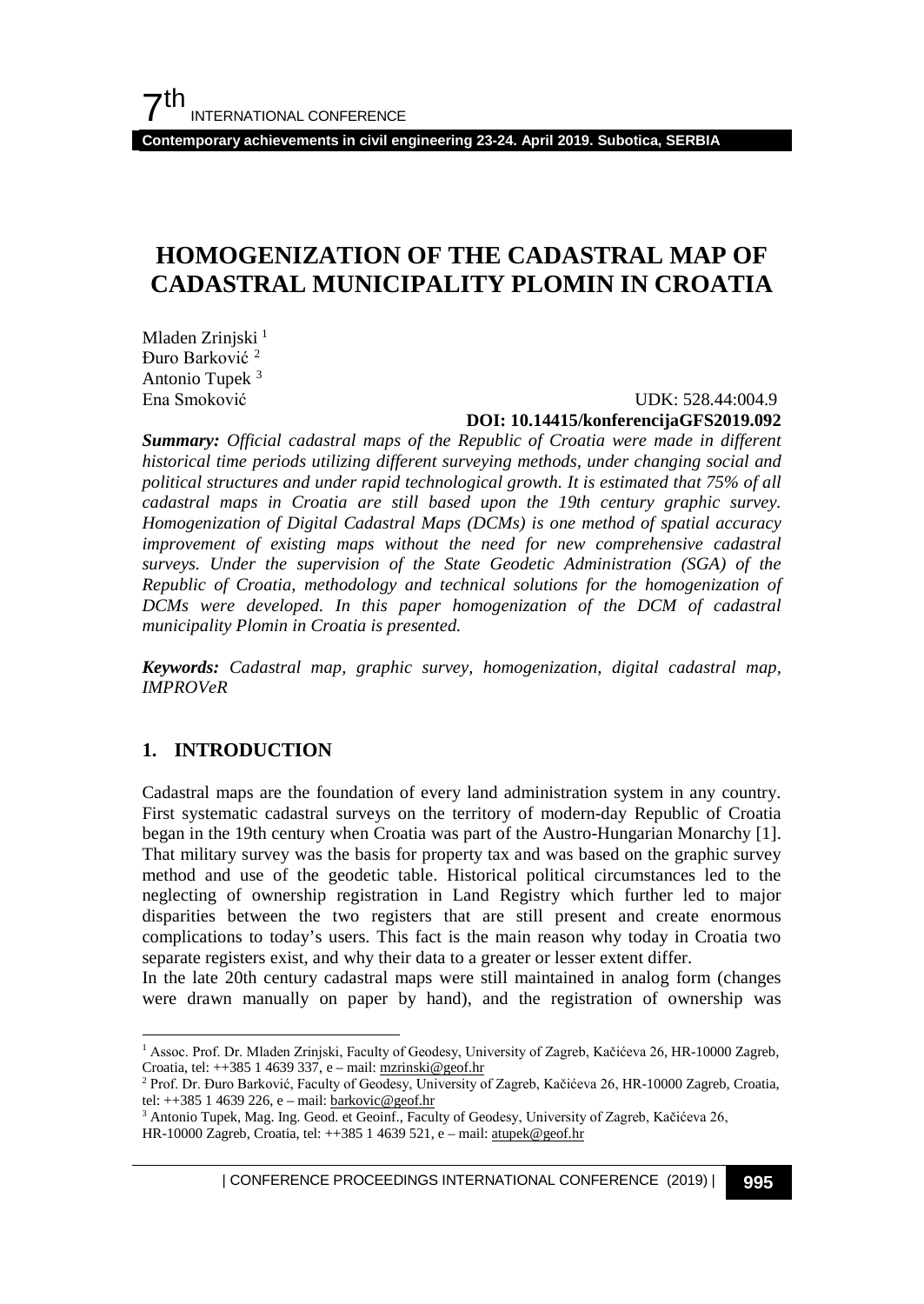handwritten in Land Register books. With the goal of digitizing and harmonization of Cadastre and Land Registration datasets and building an efficient land management system, the Government of the Republic of Croatia in 2003 initiated the Real Property Registration and Cadastre National Project [2]. One of the first steps was conversion of all cadastral maps in digital form. The Real Property and Cadastre Joint Information System (JIS) has been developed with the main goal to merge the two historical registers into one unified database.

Although today's official cadastral maps are digital (Digital Cadastral Maps – DCMs) they are a product of the 150-year-old Austro-Hungarian military graphic survey. It is estimated that 75% of all official cadastral maps of the Republic of Croatia originate from that period [3]. Through extensive analysis of the data status, many deformations, inhomogeneities and anomalies were recognized. They were generated during the initial graphical survey, during many years of cadastral dataset maintenance, upon vectorization of analogue cadastral map sheets and their georeferencing while approximate parameters were used etc. [4]. Consequently, if we overlap such official DCMs with the actual situation (e. g. Digital OrthoPhoto maps – DOPs), greater of smaller spatial misalignments exist. Next key part of the National Project is the improvement of such DCM, i.e. their homogenization. From 2015 until 2017, under the supervision of the State Geodetic Administration (SGA) of the Republic of Croatia, a methodology and technical solutions were developed, and a sustainable model as a systematic measure has been proposed.

## **2. HOMOGENIZATION METHODOLOGY**

Homogenization of Digital Cadastral Maps (DCMs) is a technical procedure of spatial accuracy improvement of cadastral maps of graphic survey [5]. During years of maintenance of cadastral maps, changes were most often drawn by the method of adjusting measured data to the map. Accordingly, the purpose of homogenization is the geometric improvement of DCMs to the point that the changes on the field, i.e. newly surveyed detail, can be drawn on the map by the method of overlapping measured data on to the improved map [4]. This will not be possible on those parts of the DCM where the field situation has changed to the extent that no kind of cadastral map transformations are possible.

Within the homogenization process of DCMs points of the map that have already been mapped by the overlapping method must keep their position unchanged during the transformation, and possibly points on the DCM for which actual (measured) coordinates exist, must be brought into their actual position [4]. Furthermore, it is necessary to handle several anomalies on the DCM, and that includes anomalies which were generated during the initial graphic survey, anomalies of the vectorization process and anomalies created during the maintenance of maps in analog and digital form. Most of these anomalies are commonly associated with abrupt and sudden changes in spatial data continuity [4].

Therefore, four types of parameters need to be defined for the homogenization process:

- identical points for homogenization,
- measured points from existing geodetic elaborates,
- boundaries of isolated areas and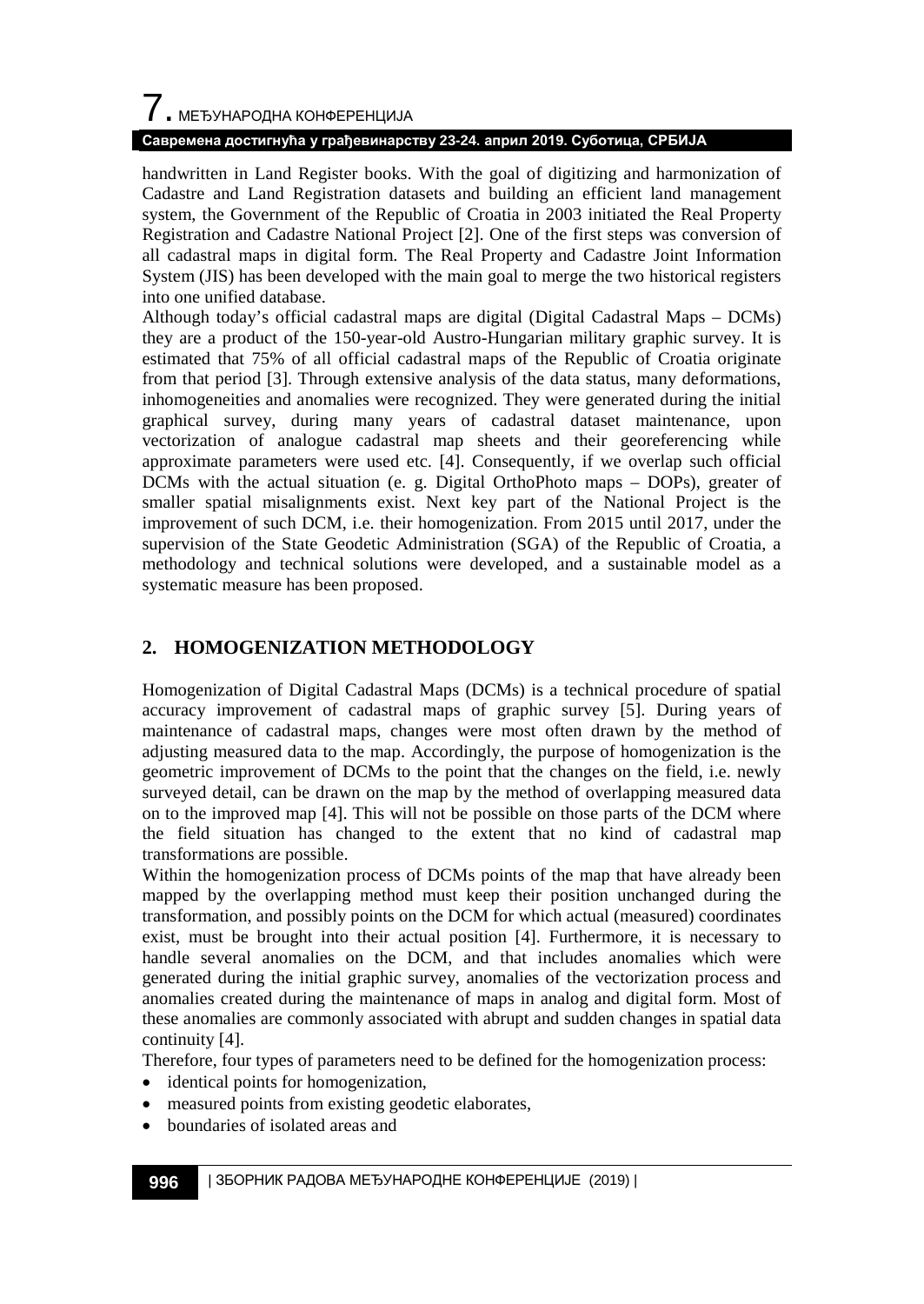## $7<sup>th</sup>$ INTERNATIONAL CONFERENCE

#### **Contemporary achievements in civil engineering 23-24. April 2019. Subotica, SERBIA**

• control points (don't affect the transformation process but serve as quality control).

Because the DCM contains parts of different homogeneity, this approach is very advantageous and allows different parts of the DCM to be transformed individually, and at the same time points from the geodetic elaborates in the transformation process improve the transformation result in a way that points mapped by the overlap method keep their position on the map, but points that were mapped shifted (method of adjusting) are brought to the actual position [5].

#### **Identical points**

The most important and demanding part of the homogenization is the definition of identical points. Identical points are those points whose coordinates can be reliably determined on the DCM and in the field. Actual field coordinates must be defined from the best available data (existing geodetic elaborates, DOP etc.). They are defined as vectors where the starting point of the vector is a point of the DCM, and the end of the vector is the point of actual position in the field [4]. Identical points for homogenization must be determined according to the defined density and spatial distribution. It is recommended to define one point on 5 hectares. Within city limits identical points are defined more frequently, and outside in rural areas rarely [6].

#### **Measured points**

Existing measured points, which licensed geodetic surveyors register everyday through their submitted elaborates, are a key factor in the homogenization. Points that were mapped on the DCM by the overlap method must keep their defined position on the DCM, and points that were mapped on the DCM by the adjusting method (shifted position) must be brought to their actual position and simultaneously improve their surroundings. For automatic identification, collection and analysis of points a technical solution named CeeSVE has been developed [5]. Coordinates from these points are collected from official Cadastral archives and JIS database.

The purpose of these points in the homogenization process is [4]:

- preserving the position of DCM points that were mapped by the overlap method,
- shifting points of DCM that were mapped by the adjustment method,
- updating relevant point attributes in the JIS database and
- as possible identical points.

#### **Isolated areas**

As stated earlier, anomalies on the DCM are commonly associated with abrupt and sudden changes in spatial data continuity. DCM originated from the graphic survey often has areas of different quality that positionally significantly differ from their immediate surroundings and rest of the cadastral municipality. It is of crucial importance that such areas aren't homogenized with the same parameters as the whole cadastral municipality. Such isolated areas are defined as closed polygon around the desired part of the cadastral map [4]. Such an approach potentiates the homogenization process because every isolated area can [5]:

- keep their position if no identical points, or one or more null vectors are defined,
- move as a block completely independent of the rest of the DCM if only one identical point (vector) is defined,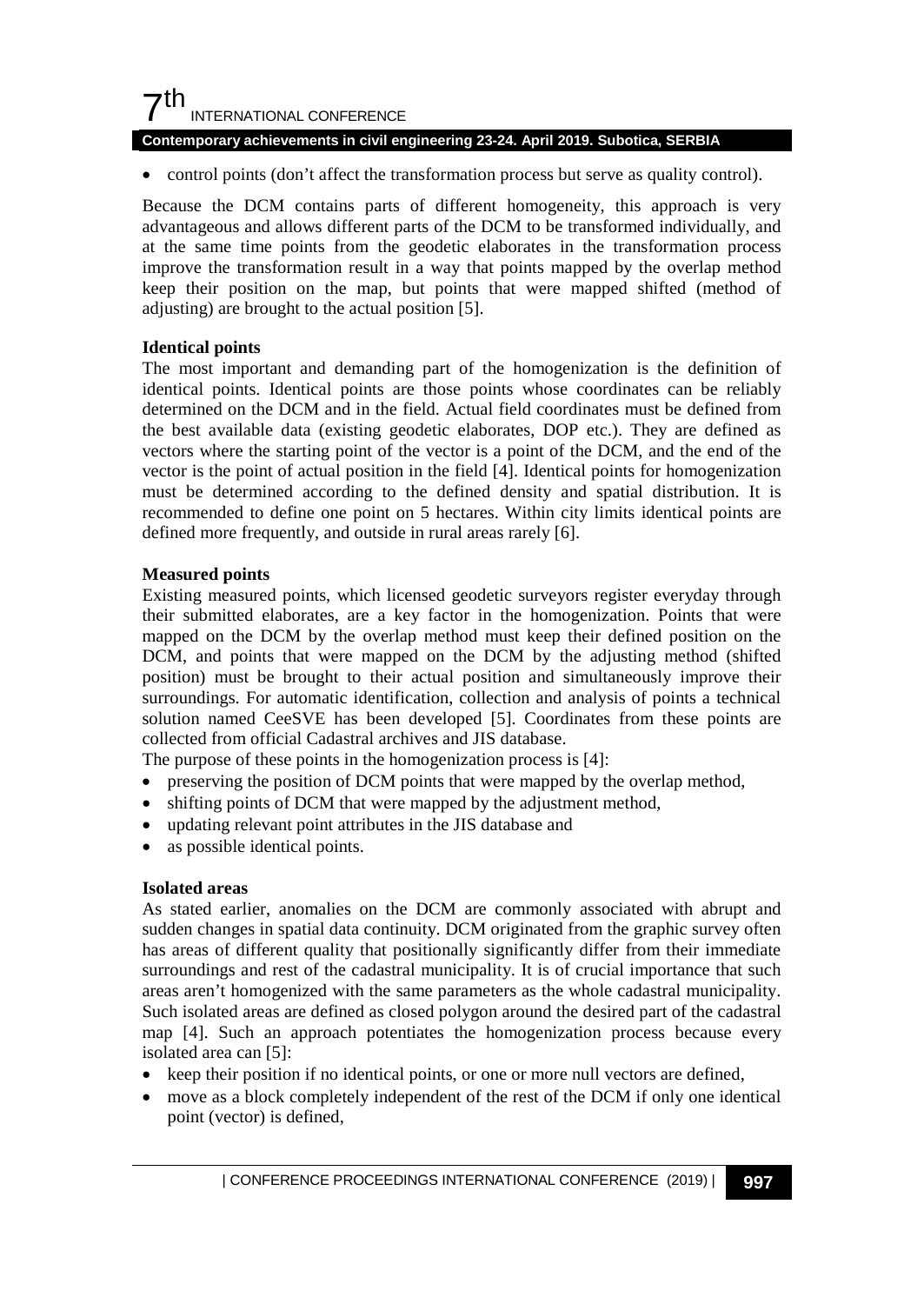$\overline{\phantom{a}}$ . МЕЂУНАРОДНА КОНФЕРЕНЦИЈА

#### **Савремена достигнућа у грађевинарству 23-24. април 2019. Суботица, СРБИЈА**

- translate, rotate and scale as a block completely independent of the rest of the DCM if two identical points (vectors) are defined,
- locally transform (adaptive transformation) without quality control if three identical points (vectors) are defined and
- globally (affine transformation) and locally (adaptive transformation) transform with quality control if four or more vectors are defined.

Identical points (vectors) defined outside the isolated area have no influence on the transformation of the isolated area, nor the vectors defined inside the area have any influence on the transformation of the whole cadastral municipality. Size and number of isolated areas are not limited, nor any hierarchy between the areas exist.

#### **Control points**

Control points are identical points and serve for independent quality control of the transformation process. They are defined as vectors according to the same rules and conditions as identical points. The only difference is that they aren't used for the calculation of transformation parameters, but they are transformed with the whole DCM. After transformation, the resulting position of control points are compared, and differences are calculated, with its predefined position given with the endpoint of the control vector. Control point must be defined at least twice as often as identical points [5].

#### **Transformation procedure**

As the fundamental part of the National Project an algorithm and technical solution for the homogenization of DCMs have been developed. The transformation algorithm is named IMPROVeR and is developed as an FME procedure. IMPROVeR is based upon previously defined homogenization parameters and includes four steps [5]:

- global transformation,
- local transformation.
- fine transformation and
- isolated area transformation method.

*Global transformation* is a 6 parametric affine transformation. Its parameters are calculated based on all identical points defined in the DCM. This transformation globally improves the DCM and removes those characteristic deformations that are typical to the whole cadastral municipality. Inside the IMPROVeR algorithm this transformation is defined with the FME AffineWarper transformer [5].

*Local transformation* is an adaptive transformation defined with the FME RubberSheeter transformer. This transformation preforms warping operations on the DCM using inverse distance weighting. It uses all defined identical points and removes local deformations and inhomogeneities originating in the graphic survey.

*Fine transformation* is a second adaptive transformation defined with the FME RubberSheeter transformer. This transformation uses measured points from geodetic elaborates and further improves the DCM by forcing shifted points to their actual position whereby retaining points mapped by the overlap method on their original position on the DCM.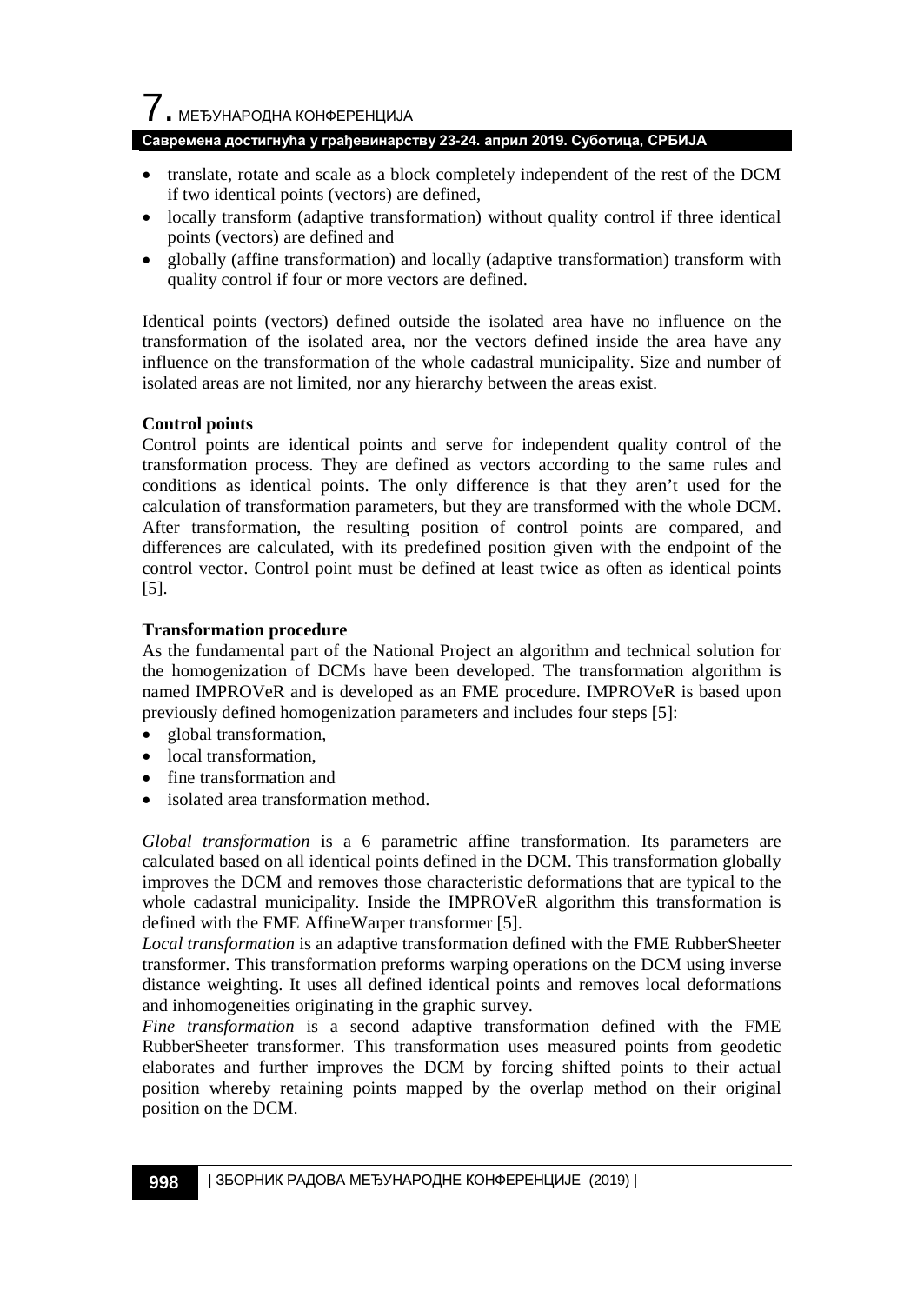

#### **Contemporary achievements in civil engineering 23-24. April 2019. Subotica, SERBIA**

*Isolated area transformation method* is a part of the IMPROVeR algorithm which uses all three above mentioned steps within every defined isolated area. Isolated areas are defined with its boundaries, i.e. closed polygons, and transformation of each area is defined with the definition of its identical points, i.e. vectors. The main purpose of this method is the transformation of each isolated area independently from the rest of the DCM.

After the initiation of the IMPROVeR algorithm, all its four steps preform completely automatic one after the other. The algorithm has built-in components for transformation accuracy and quality control [4]. The transformation results with a homogenized DCM and quality control tables. Control of the resulting DCM and quality parameters is obligatory. If the result isn't satisfactory, transformation parameters are redefined, and a new "test" transformation is carried out.

### **3. CADASTRAL MUNICIPALITY PLOMIN**

Cadastral municipality Plomin is located on the eastern coast of the Istrian County, Croatia (Figure 1). It falls under the jurisdiction of the Regional Cadastral Office Pula. The cadastral map of the municipality was created in 1820 at scale 1:2880 by the graphic surveying method and in 1936 was renewed by lithographic procedures [7].



*Figure 1. DCM of Plomin overlapped with DOP map (DOP 2014/16) [7]*

The DCM of the cadastral municipality Plomin (Figure 1) was created with the vectorization process and today is stored in JIS databases [7]. In its analog and digital form the map was mostly maintained by method of adjusting measured data.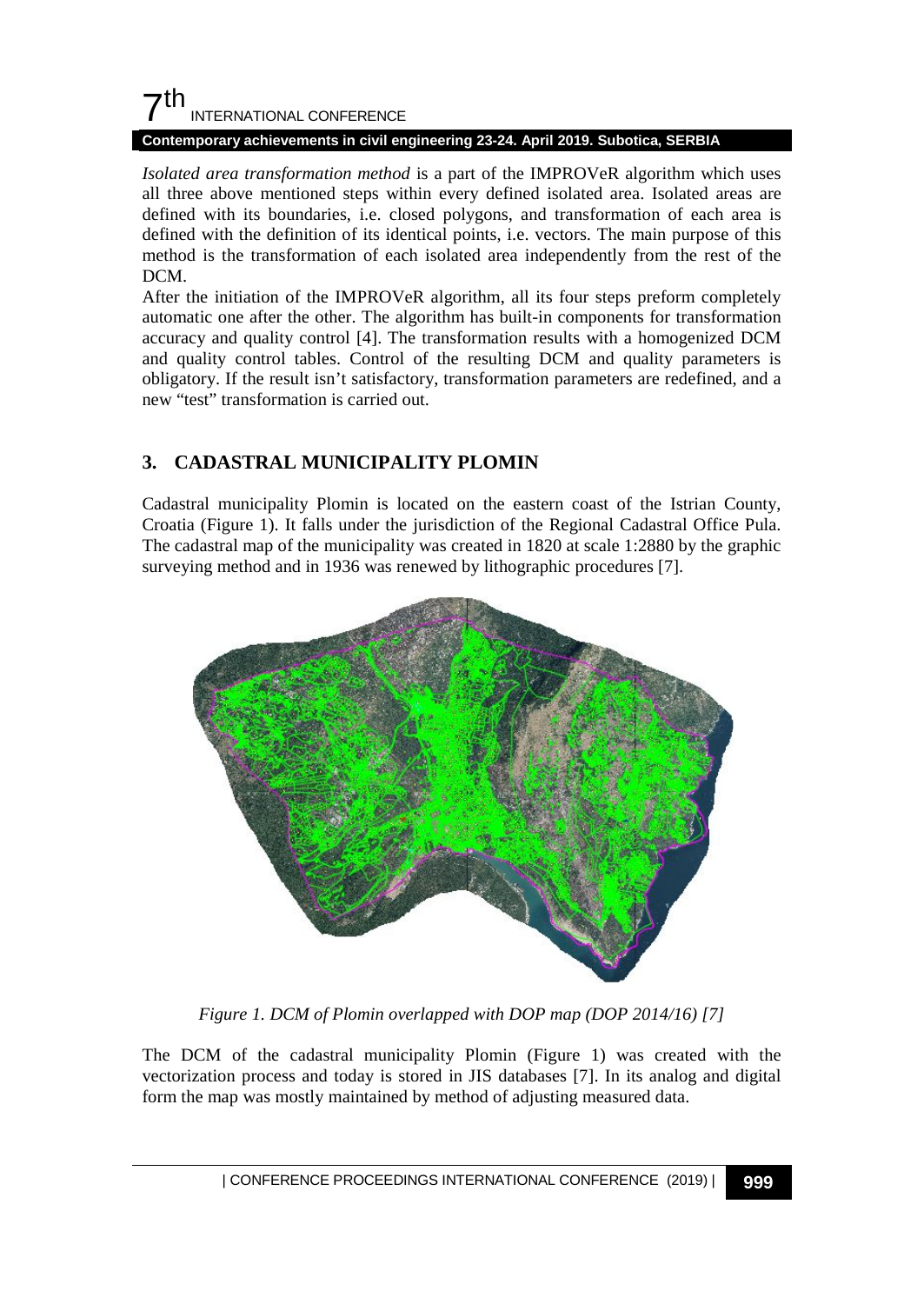### **4. HOMOGENIZATION OF THE DCM OF PLOMIN**

The initial step in the homogenization process of the DCM of cadastral municipality Plomin is to collect all needed data as shown in the methodology procedure. That includes basic information about the cadastral map, measured points from geodetic elaborates, DOP and DCM of the whole municipality. Measured points from geodetic elaborates were delivered by the Regional Cadastral Office as 9 standard and 5 nonstandard files. The DOP map of Plomin was downloaded from the WMS service of the SGA. The Central Office of SGA prepares and delivers the DCM to geodetic contractors which preform the homogenization of DCMs. The delivered map dataset consisted of DCM in shape format (*.shp*) and CAD drawing format (*.dwg*) with all relevant layers already prepared.

Utilizing CeeSVE all 14 received measured point files from geodetic elaborates where systematized and standardized. To that database all DCM points from the JIS where loaded as reference points, unnecessary points are removed from the database, point coordinates that aren't, are transformed into the official system/map projection of the Republic of Croatia (HTRS96/TM) and the automatic processing is initiated. The result of the automatic analysis on the point database within CeeSVE is the recognition of eligible points for the automatic use in the homogenization process (Figure 2). At the end, all relevant points are exported into CAD drawing exchange format (*.dxf*) to be imported into the CAD file (*.dwg*) where the homogenization parameters area defined. In total, 2940 points were identified as eligible for the use in the homogenization process.



*Figure 2. Automatic point analysis within CeeSVE [7]*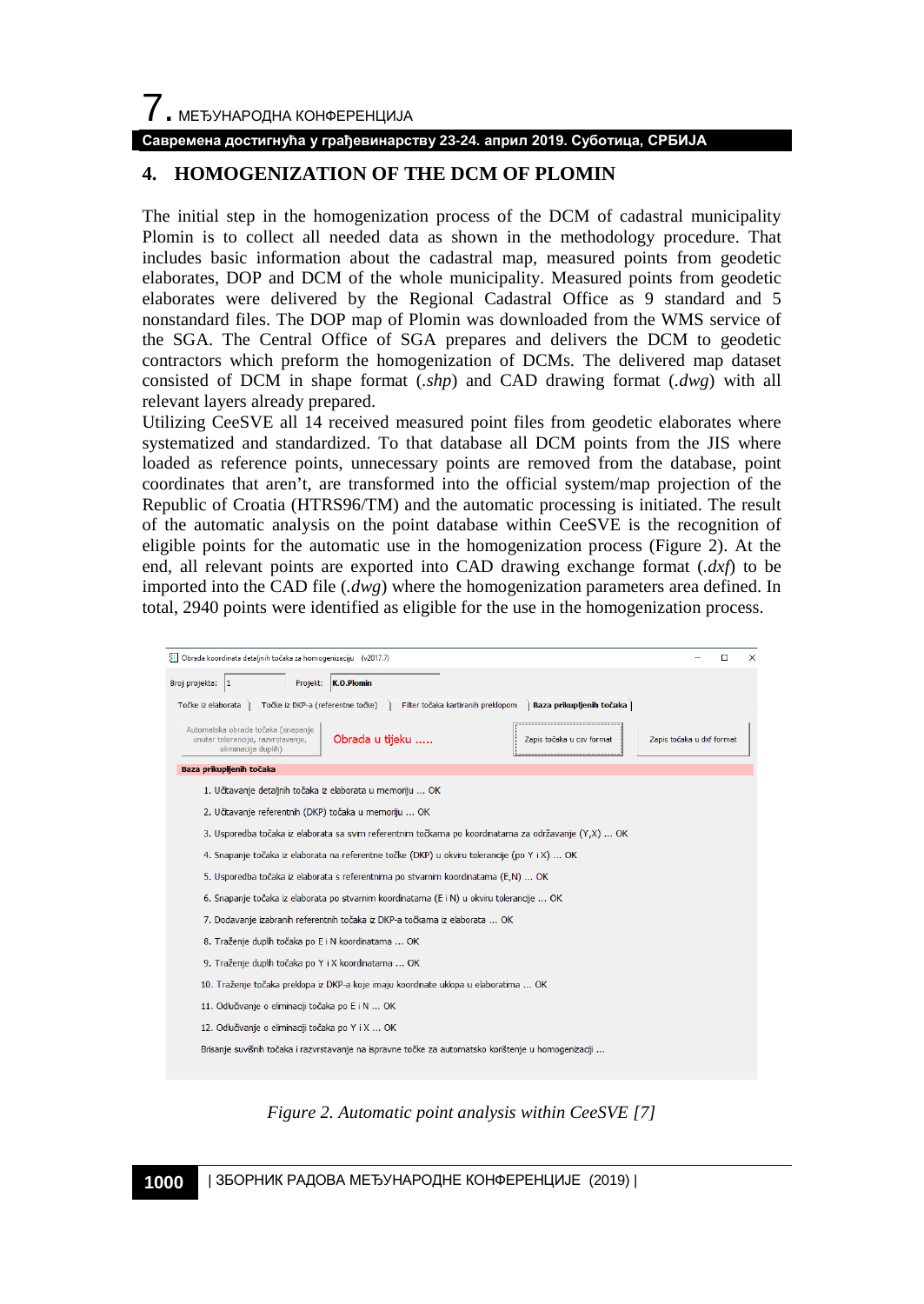## $7<sup>th</sup>$ INTERNATIONAL CONFERENCE

#### **Contemporary achievements in civil engineering 23-24. April 2019. Subotica, SERBIA**

According to the described methodology, parameters for the homogenization are defined, i.e. identical points, measured points and isolated areas. These parameters are defined within the CAD drawing file (*.dwg*) that was prepared and delivered by the SGA. Identical points are defined in the "IP-vectors" layer, measured point in the "8\_points\_1" layer, vectors based on measured points in the "DP-vectors", isolated areas in the "IA-border" and control vectors in the "CP-vectors" layer.

Figure 3 depicts part of the DCM and the definition of transformation parameters. Isolated areas are shown as closed polygons in magenta, identical points as yellow vectors, measured points from geodetic elaborates are depicted as red vectors and control points as orange vectors.



*Figure 3. Part of the DCM with its defined transformation parameters [7]*

Finally, the result of the homogenization process of the DCM of cadastral municipality Plomin (Figure 4) was obtained after 33 "test" transformation with the following number of transformation parameters:

- IP-vectors: 823.
- DP-vectors: 3339,
- CP-vectors: 81 and
- isolated areas: 279.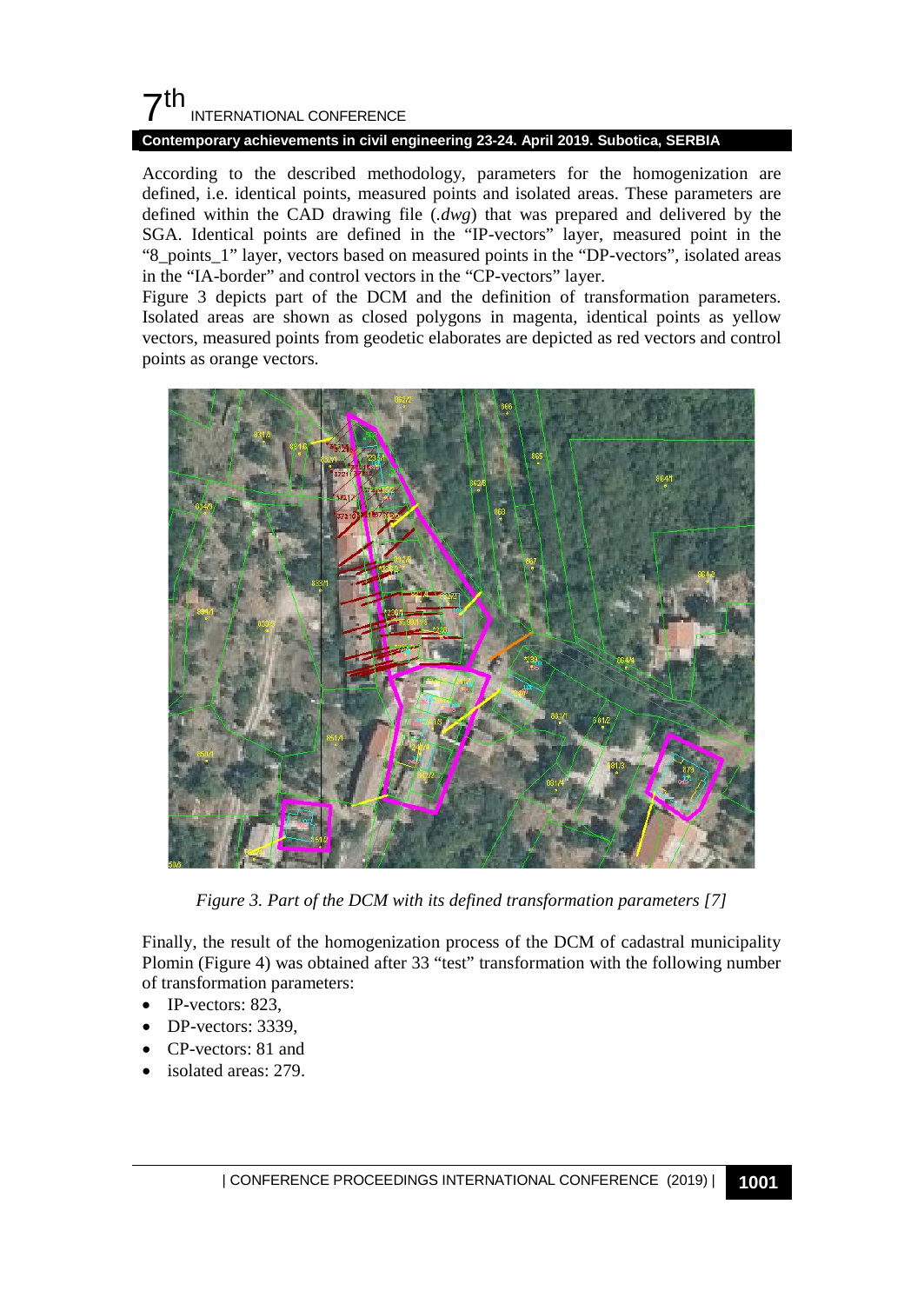

*Figure 4. Homogenized DCM of cadastral municipality Plomin [7]*

Figures 5 and 6 depict the result of the homogenization in an inhabited part of Plomin. On Figure 5 one can notice a large spatial misalignment of the DCM and DOP map which is corrected through the homogenization.



*Figure 5. Part of the DCM of Plomin before homogenization [7]*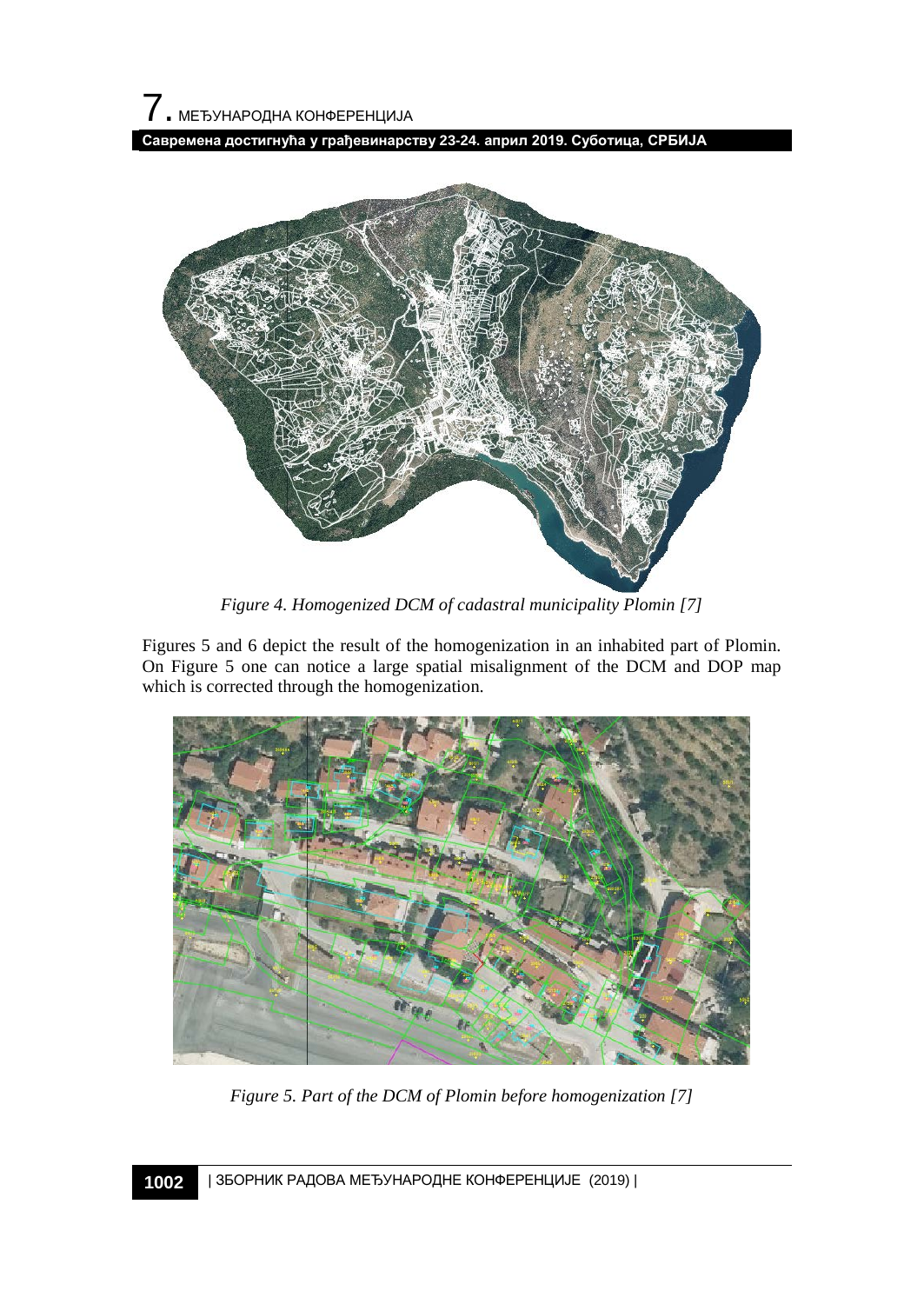**Contemporary achievements in civil engineering 23-24. April 2019. Subotica, SERBIA**



*Figure 6. Part of the DCM of Plomin after the homogenization [7]*

## **5. CONCLUSION**

New cadastral survey of a whole cadastral municipality is the best way of obtaining precise and up to date spatial information and no homogenization can replace it. However, until all cadastral municipalities of the Republic of Croatia are re-measured, homogenization is a worthy substitution. It is also important to emphasize that through the homogenization process the legal status of cadastral and land registry data doesn't change.

Through visual analysis of the overlap of homogenized DCM of cadastral municipality Plomin with the DOP map it is determined that the DCM on the whole municipality area had been satisfactorily improved geometrically and spatially. Parts of the DCM that were during the maintenance process mapped by the overlap method retained its position, and parts that were mapped by adjusting method were successfully brought to their actual position and simultaneously improved their surroundings. It is concluded that the homogenization of the DCM Plomin has been correctly and completely conducted and the main purpose of homogenization is fulfilled.

## **REFERENCES**

[1] Bošnjak, A., Kalina, I., Zrinjski, M., Šugar, D.: *Analiza točnosti grafičke metode izmjere na testnom području (The Analysis of the Graphical Surveying Method Accuracy on the Test Area)*, Proceedings, VI. Symposium of Chartered Geodetic